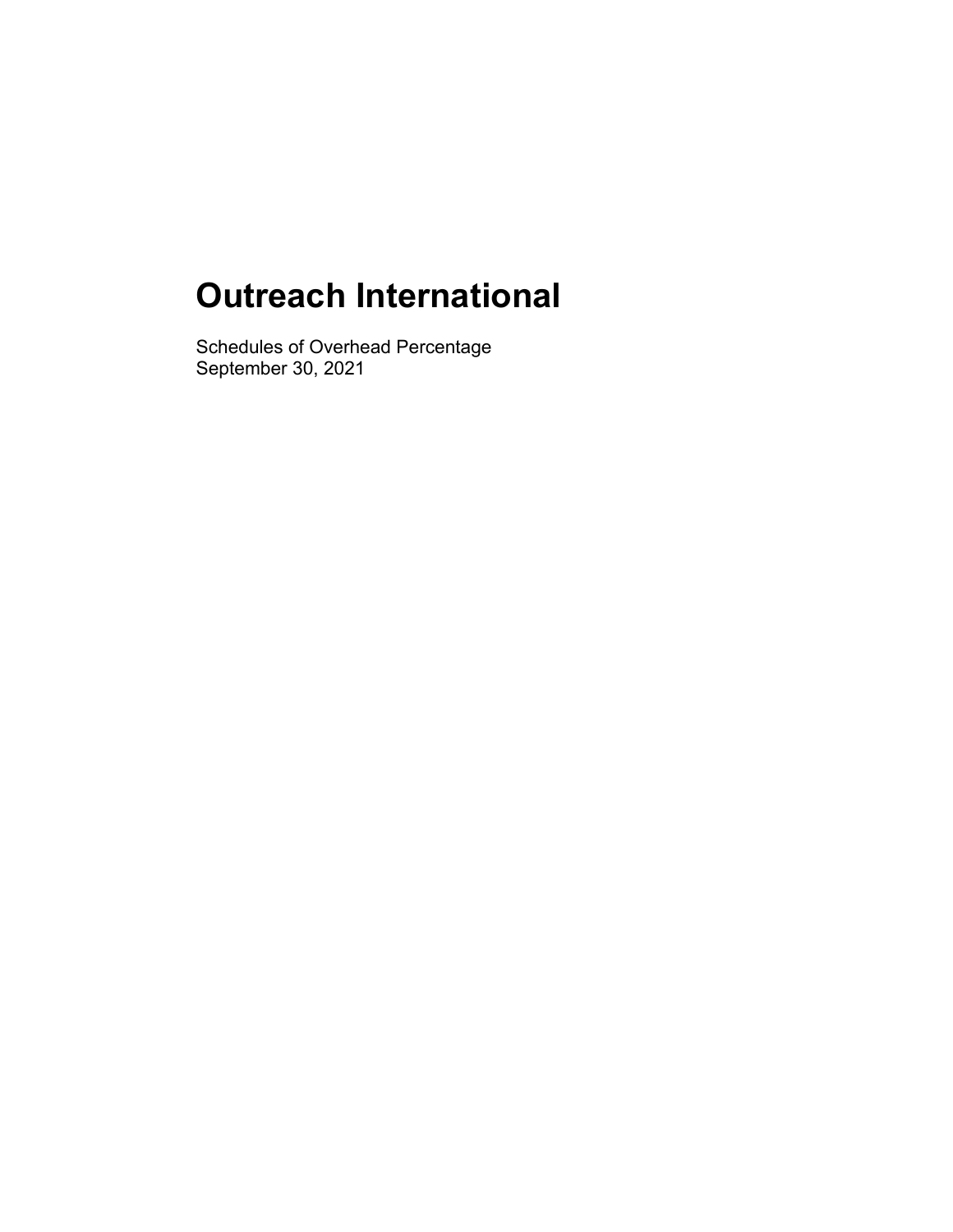| <b>Contents</b> |
|-----------------|
|-----------------|

| Independent auditor's report on the supplementary information |  |
|---------------------------------------------------------------|--|
| Schedules of overhead percentage                              |  |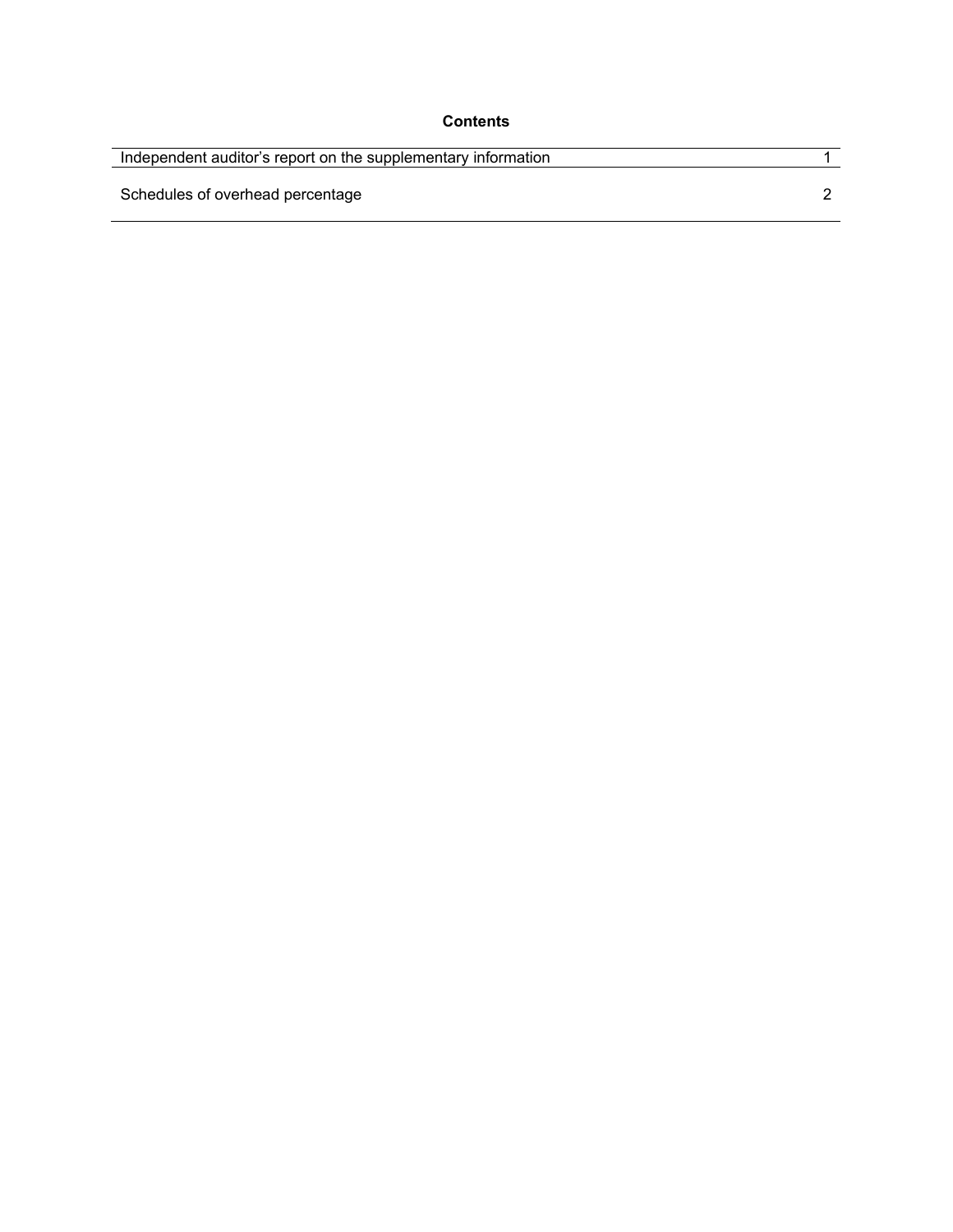

**RSM US LLP** 

## **Independent Auditor's Report on the Supplementary Information**

Board of Directors Outreach International

We have audited the financial statements of Outreach International as of and for the years ended September 30, 2021 and 2020, and have issued our report thereon, dated February 25, 2022, which contains an unmodified opinion on those financial statements. Our audits were conducted for the purpose of forming an opinion on the financial statements as a whole.

The accompanying supplementary information is presented for purposes of additional analysis and is not a required part of the financial statements. Such information is the responsibility of management and was derived from and relates directly to the underlying accounting and other records used to prepare the financial statements. The information has been subjected to the auditing procedures applied in the audits of the financial statements and certain additional procedures, including comparing and reconciling such information directly to the underlying accounting and other records used to prepare the financial statements, or to the financial statements themselves, and other additional procedures in accordance with auditing standards generally accepted in the United States of America. In our opinion, the information is fairly stated in all material respects in relation to the financial statements as a whole.

RSM US LLP

Kansas City, Missouri February 25, 2022

THE POWER OF BEING UNDERSTOOD AUDIT | TAX | CONSULTING